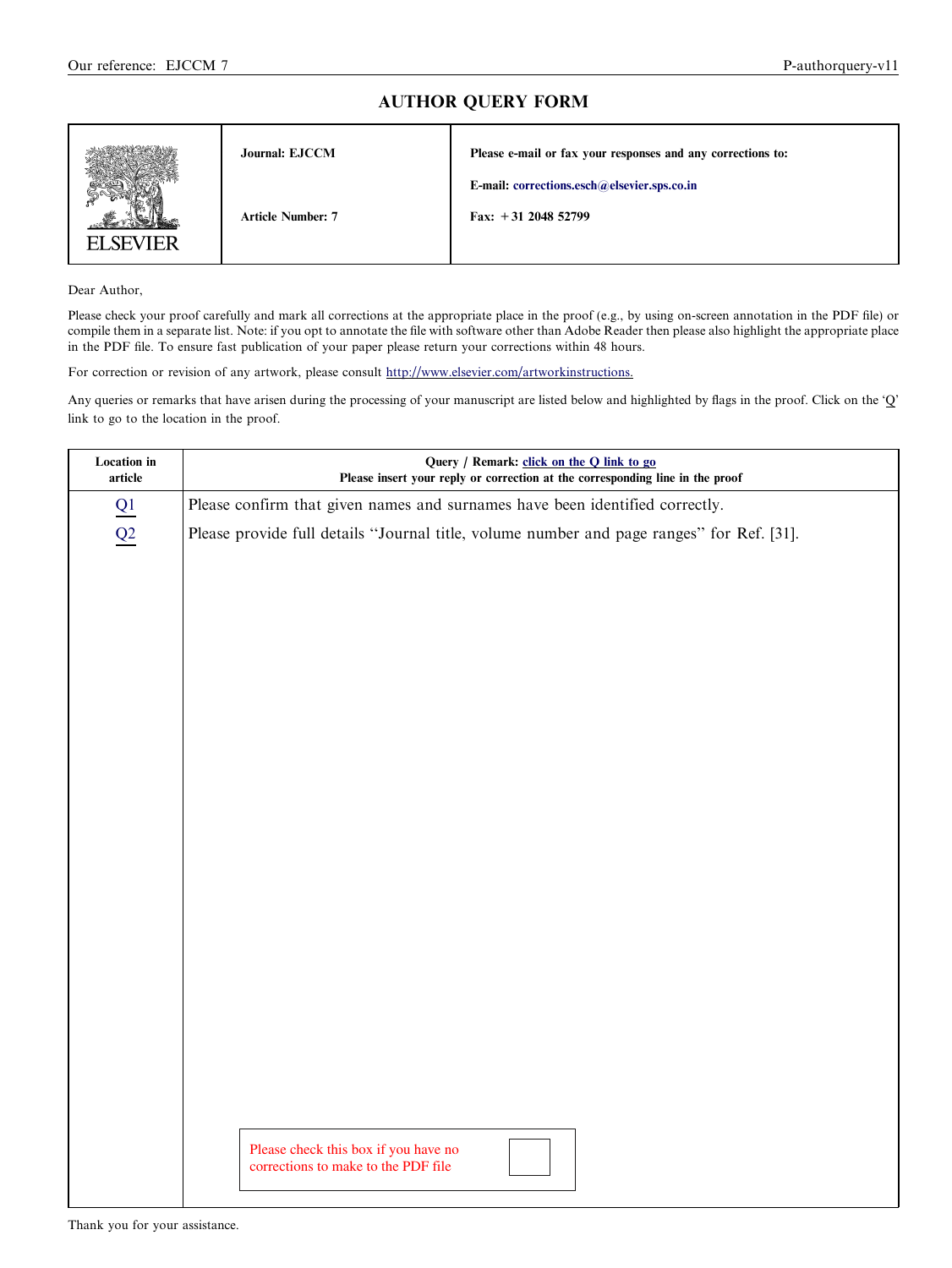<span id="page-1-0"></span>[The Egyptian Journal of Critical Care Medicine \(2013\)](http://dx.doi.org/10.1016/j.ejccm.2013.01.002) xxx, xxx–[xxx](http://dx.doi.org/10.1016/j.ejccm.2013.01.002)



The Egyptian College of Critical Care Physicians

The Egyptian Journal of Critical Care Medicine

http://ees.elsevier.com/ejccm [www.sciencedirect.com](http://www.sciencedirect.com/science/journal/20907303)



# ORIGINAL ARTICLE

# <sup>3</sup> B-type natriuretic peptide in hypertensive crises: Diagnostic use in hypertensive urgencies and emergencies

501 Sameh El Maraghi<sub>, <sup>b,\*</sup>, Hend Yahia<sub>, 4</sub>, Ayman Heikal, <sup>a</sup>, Mohamed Ashraf, <sup>a</sup></sub>

6 <sup>a</sup> Critical Care Department, Faculty of Medicine, Cairo University, Egypt

<sup>b</sup> Critical Care Department, Faculty of Medicine, Beni Suef University, Egypt

Received 1 December 2012; revised 26 December 2012; accepted 3 January 2013

## **KEYWORDS**

B-type natriuretic peptide; Hypertensive emergency; Hypertensive urgency; Hypertensive crisis

Abstract Background: It is not so easy to make a quick screening between hypertensive emergency (HE) and hypertensive urgency (HU), as it often requires sophisticated, complex and time consuming clinical, instrumental and diagnostic tests.

Aim: To address the role of B-type natriuretic peptide (BNP) in hypertension and how to use it to differentiate HE from HU to alleviate possible complications.

*Methods:* A total of  $30$  patients with rapid severe elevation of blood pressure (BP) admitted to the in-patient wards and critical care department, Cairo University, were included in a prospective, non-interventional study. On the basis of the clinical findings, patients were subdivided into two groups: Group I: 15 patients with HE with acute organ involvement and group II: 15 patients with HU without acute organ damage. Another 10 patients with chronic hypertension were taken as control group. BNP was measured in the blood at the time of admission based on the principle of competitive enzyme immunoassay.

Results: There was no significant correlation between the patients' age  $(58.5 \pm 12)$  and BNP level  $(183.67 \pm 216.3)$   $(r = -0.17, p = 0.3)$  and also there was no significant difference in BNP blood level between males (223.35  $\pm$  179.2) and females (131.77  $\pm$  255.2) ( $p = 0.26$ ) and it was significantly higher in HE patients (324.33  $\pm$  233.16) than HU patients (43  $\pm$  13.5) and control group  $(8.13 \pm 5.8)$  with *p*-value of <0.001. There was no significant difference in BNP level between HE patients with cardiac (313.33  $\pm$  179.6) and neurological involvement (313.67  $\pm$  273.5) ( $p = 0.8$ ), also, there was no significant difference in BNP level between patients presented with ischemic stroke (248.75  $\pm$  171), hemorrhagic stroke (255  $\pm$  132) and hypertensive encephalopathy (970)  $(p = 0.3)$ . Moreover, there was no significant correlation between BNP and systolic BP, diastolic BP, mean arterial pressure and pulse pressure in both studied patients and control groups

Corresponding author.

E-mail address: [sameh\\_elmaraghi@yahoo.com](mailto:sameh_elmaraghi@yahoo.com) (S. El Maraghi). Peer review under responsibility of The Egyptian Society of Chest Diseases and Tuberculosis.

**ELSEVIER Production and hosting by Elsevier**

2090-7303 @ 2013 The Egyptian College of Critical Care Physicians. Production and hosting by Elsevier B.V. All rights reserved. <http://dx.doi.org/10.1016/j.ejccm.2013.01.002>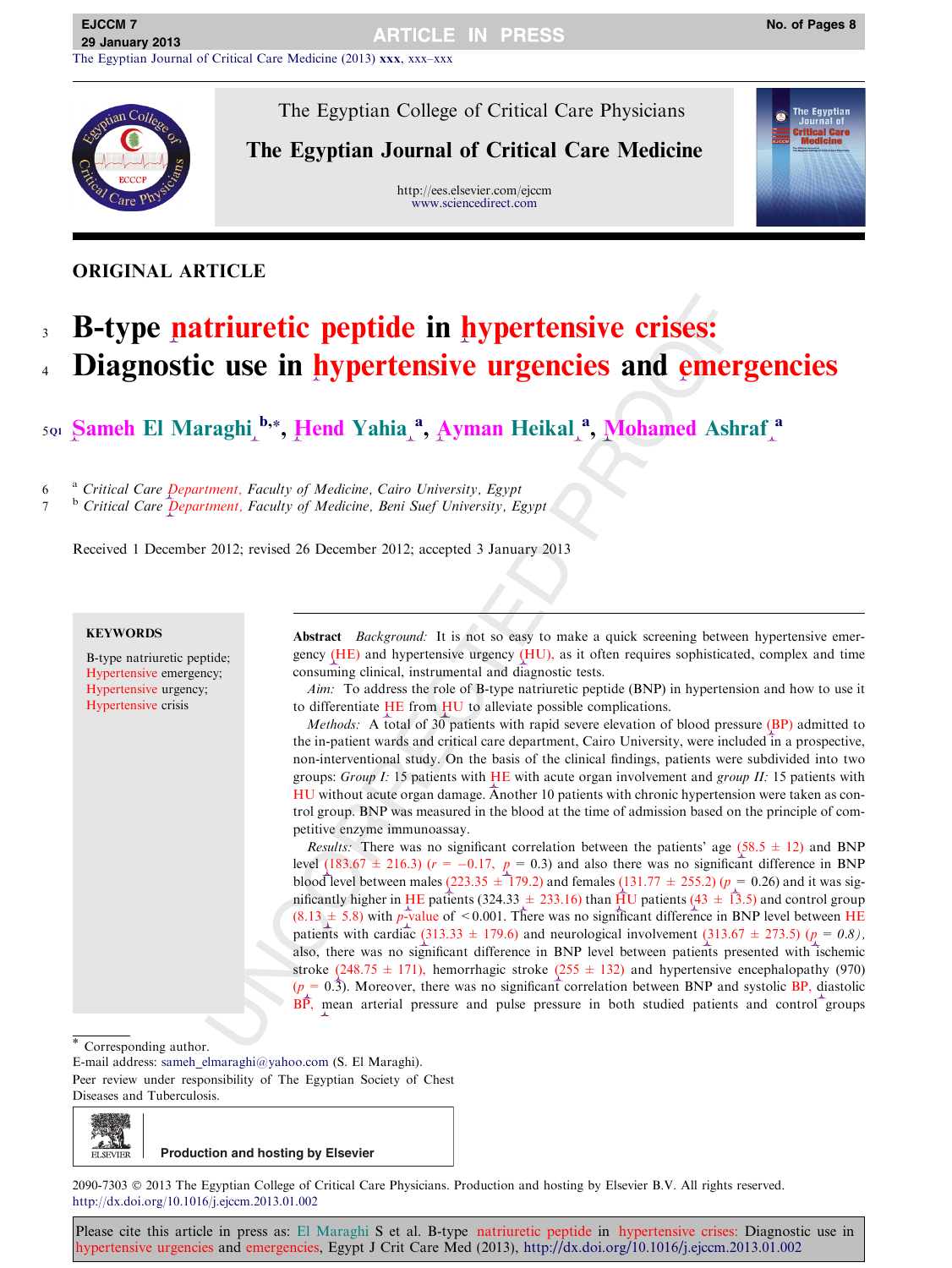$(p > 0.05$  in all). Receiver operator characteristic (ROC) curve was calculated for the use of BNP level as a diagnostic marker. The area under curve (AUC) for BNP as a diagnostic marker was 0.96. Conclusion: During hypertensive crises BNP blood level determination could have a role as a diagnostic tool for the screening of HE and its evaluation is very useful in patients admitted with acute and rapid elevation of BP to limit target organ damage.

 $© 2013$  The Egyptian College of Critical Care Physicians. Production and hosting by Elsevier B.V. All rights reserved.

#### 12 Introduction

11

 Hypertensive crisis is characterized by a rapid, often symptom- atic rise in blood pressure (usually with diastolic blood pres- sure [DBP] > 120 mmHg) in patients both with known or unknown arterial hypertension [\[1\]](#page-6-0).

 The pathophysiology of this clinical condition is mainly due to a sudden elevation of systemic vascular resistance [\[2\],](#page-6-0) and the magnitude of the BP elevation is probably less important than the rapidity of the increase [\[3\].](#page-6-0)

 Hypertensive emergencies [HE] encompass a spectrum of clinical presentations where elevation of BP is complicated by evidence of impending or progressive target organ dysfunc- tion [\[4\]](#page-6-0). The most important complications include ischemic stroke, hypertensive encephalopathy, hemorrhagic stroke and myocardial ischemia [\[5\]](#page-6-0). Morbidity and mortality depend on the extent of organ damage at presentation and on the degree of BP reduction [\[6\].](#page-7-0)

29 On the other hand, Hypertensive urgency [HU] is a severe 30 elevation in BP without progressive target organ dysfunction 31 [\[4\]](#page-6-0).

 B-type natriuretic peptide (BNP), with the inactive frag- ment N-terminal pro hormone brain natriuretic peptide (NT- pro $\overline{BNP}$ ), is a peptide synthesized by atrial and ventricular cardiomyocytes, with a potent vasodilator, diuretic and natri- uretic action; it decreases sympathetic outflow and inhibits vasopressin release [\[7\].](#page-7-0)

 The contribution of the measurement of BNP and NT-pro BNP to the diagnosis and the prognosis of both acute heart failure and coronary syndromes has been well documented 41 [\[8,9\]](#page-7-0).

#### 42 Aim of the work

 There are no enough data on the potential diagnostic and prognostic role of BNP detection in distinguishing between HE and HU. In the following study we will try to address the role of BNP in hypertensive crises and how to use it to dif-ferentiate HE from HU to alleviate possible complications.

# 48 Patients and methods

#### 49 Patients

 The study protocol was approved by the local ethical commit- tee. We prospectively enrolled thirty patients with rapid severe elevation of BP, admitted to the in-patient wards and critical care department, Cairo university hospitals; from August 2010 to February 2011. Informed consent was given by the pa- tient or immediate relative (first degree). This study did not interfere with the medical decision toward the patient. No invasive medical procedure is required by the protocol. Every 57 patient received the optimum treatment that suits his medical 58 condition. 59

#### Exclusion criteria 60

Patients with age  $\leq 18$  and  $\geq 90$  years, heart failure, atrial 61 fibrillation, primary pulmonary hypertension, chronic kidney 62 impairment (serum creatinine level  $> 2.5$  mg/dl), liver cirrho- 63 sis, thyrotoxicosis, neoplasms, chest trauma or pregnancy, as 64 these conditions may be associated with increase in BNP level. 65

#### Inclusion criteria 66

Patients who did not meet any of the exclusion criteria were se- 67 lected prospectively and included into the study. 68

On the basis of the clinical findings, patients were subdi- 69 vided into two groups: *Group I:* 15 patients with HE due to 70 the following acute organ involvement (heart; acute coronary 71 syndrome or brain; hypertensive encephalopathy, acute cere- 72 bral ischemia, hemorrhagic stroke); diagnosis of stroke and 73 myocardial ischemia was performed according to diagnostic 74 criteria of international guidelines [\[10–12\]](#page-7-0); and group II: 15 pa- 75 tients with HU without acute organ damage. Another 10 pa- 76 tients with chronic hypertension were taken as control group. 77

All included patients were subjected to the following 78

#### Full clinical evaluation 79

Including present history of the disease and past history of 80 chronic hypertension and physical examination with special 81 emphasis on blood pressure determination; systolic and dia- 82 stolic BP were measured by a non invasive technique from left 83 and right arms. The average of two consecutive readings taken 84 30 s apart was used. 85

#### Laboratory investigations 86

Routine labs. CBC (complete blood count): Hemoglobin, 87 Hematocrit, White blood cells and platelet count, *Coagulation* 88 profile: PT (prothrombin time), PC (prothrombin concentra- 89 tion), INR and PTT (partial thromboplastin time), Liver func- 90 tion tests: ALT (Alanine aminotransferase), AST (Aspartate 91 aminotransferase), BIL (bilirubin) total and direct and albu- 92 min, Kidney Function Tests: Na, K, Creatinine and Urea, Thy-<br>93 roid profile (free  $T_3$  free  $T_4$ , and TSH), Cardiac enzymes (CPK, 94 LDH, CM-MB) and troponin. 95

These routine Labs were withdrawn on day 1 of the study. 96

Specific labs. BNP measurement: This was done by the use of 97 BNP-32 (human) EIA kit provided by Phoenix pharmaceuti- 98 cals, Inc. This kit is designed to detect a specific peptide and 99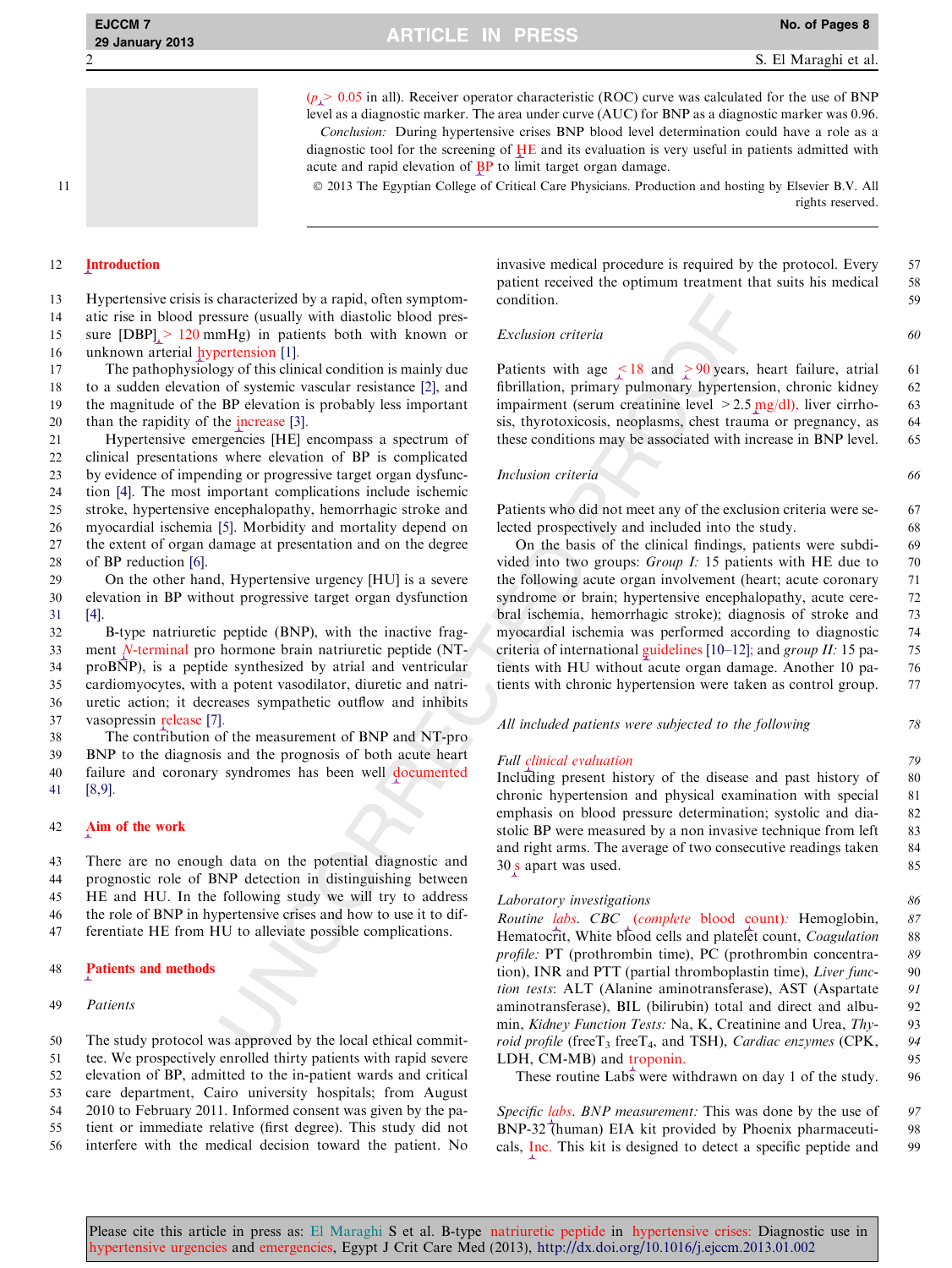100 its related peptides based on the principle of competitive en-101 zyme immunoassay.

 Blood sampling. Blood samples were collected from patients on admission as follows: 7 ml of venous blood were drawn into tubes containing EDTA for anticoagulation and aprotinin (protease inhibitor), each tube was gently rocked for several times immediately after collection of blood to prevent blood clotting and inhibit the activity of proteases, then centrifuged 108 at  $1600g$  for 15 min at  $4^{\circ}$ C and plasma was collected in eppen-109 dorf tubes and kept at  $-70$  °C till analysis.

110 Principle of the assay. The immunoplate in the kit is precoated with secondary antibody and the non specific binding sites are blocked. The secondary antibody can bind to the Fc fragment of the primary antibody (peptide antibody) whose Fab frag- ment will be competitively bound by both biotinylated peptide and peptide standard or targeted peptide in samples. The bio- tinylated peptide interacts with streptavadine–horseradish per- oxidase (SA–HRP) which catalyzes the substrate solution. The intensity of the yellow is directly proportional to the amount of biotinylated peptide-SA-HRP complex but inversely propor- tional to the amount of the peptide in standard solutions or samples. This is due to the competitive binding of the biotinyl- ated peptide with the standard peptide or samples to the pep- tide antibody (primary antibody). A standard curve of known concentration was established accordingly. The unknown con- centration in samples can be determined by extrapolation to this standard curve.

127 Calculation of results. The standard curve was plotted on semi- log graph paper. It was constructed by plotting the known con- centrations of standard peptide on the log scale and its corre- sponding OD reading on the linear scale. The standard curve shows an inverse relationship between peptide concentrations and the corresponding absorbance. As the standard concentra- tion increases, the yellow color decreases, thereby reducing the OD absorbance.

135 Standard 12 leads ECG

- 136 To detect ischemia and to exclude atrial fibrillation.
- 137 Imaging studies
- 138 139 (a) *Echocardiography*; was done for all patients to assess the 140 left ventricular function and to exclude pulmonary hypertension. 144
- (b)  $CT$  brain was also performed to patients with cerebrovascular events when suggested by clinical condition. 145 146<sup>143</sup>
- 147 Statistics

 Data were statistically described in terms of range; mean and standard deviation (SD), median, frequencies (number of cases) and relative frequencies (percentages) when appropriate. Comparison of quantitative variables between the study groups was done using unpaired student's t-test for indepen- dent samples when comparing 2 groups and Kruskal Wallis test with posthoc multiple 2-group comparisons when compar- ing more than 2 groups. For comparing categorical data, Chi 156 square  $(\chi^2)$  test was performed. Exact test was used instead when the expected frequency is less than 5. Accuracy was represented using the terms sensitivity and specificity. Receiver 158 operator characteristic (ROC) analysis was used to determine 159 the optimum cut off value for the studied diagnostic markers. 160 Correlation between various variables was done using Spear- 161 man rank correlation equation for non normal variables. A 162 probability value  $(p_{\text{t}}$ value) less than 0.05 was considered statis- 163 tically significant. All statistical calculations were done using 164 computer programs Microsoft Excel 2003 (Microsoft Corpora- 165 tion, NY, USA) and SPSS (Statistical Package for the Social 166 Science; SPSS Inc., Chicago, IL, USA) version 15 for Micro- 167 soft Windows. 168

Results 169

| Demographic and baseline clinical data at ICU admission | 170. |
|---------------------------------------------------------|------|
| Tables 1 and 2.                                         | 171  |
| BNP and baseline clinical characteristics               | 172  |

There was no statistically significant correlation between the 173 age of the patients  $(58.5 \pm 12)$  and BNP level  $(183.67 \pm 174)$ 216.3) ( $r = -0.17$ ,  $p = 0.3$ ). Also there was no significant difference in BNP level between males  $(223.35 \pm 179.2)$  and fe- 176 males  $(131.77 \pm 255.2)$   $(p = 0.26)$ . 177

BNP blood level between both HE and HU groups and control 178 group and the set of the set of the set of the set of the set of the set of the set of the set of the set of the set of the set of the set of the set of the set of the set of the set of the set of the set of the set of the

| BNP was significantly higher in HE patients $(324.33 \pm 233.16)$    | 180 |
|----------------------------------------------------------------------|-----|
| than HU patients (43 $\pm$ 13.5) and control (8.13 $\pm$ 5.8) groups | 181 |
| with <i>p</i> -value of $\leq 0.001$ (Table 3 and Fig. 1).           | 182 |

BNP levels in hypertensive emergency group 183

There was no significant difference in BNP level between HE 184 patients with cardiac  $(313.33 \pm 179.6)$  and neurological 185 involvement  $(313.67 \pm 273.5)$  ( $p = 0.8$ ). There was no signifi- 186 cant difference in BNP level between patients presented with 187 ischemic stroke  $(248.75 \pm 171)$ , hemorrhagic stroke 188  $(255 \pm 132)$  and hypertensive encephalopathy (970) ( $p = 0.3$ ). 189

BNP levels in relation to blood pressure 190

191

- 1. There was no significant correlation between BNP and SBP 192 in both studied patients and control groups  $(p > 0.05)$  193 ([Table 4\)](#page-5-0). 194
- 2. There was no significant correlation between BNP and 195 DBP in both studied patients and control groups 196  $(p > 0.05)$  [\(Table 5\)](#page-5-0). 197
- 3. There was no significant correlation between BNP and 198 MAP in both studied patients and control groups 199  $(p > 0.05)$  [\(Table 6\)](#page-5-0). 200
- 4. There was no significant correlation between BNP and **PP** in studied patients and control groups  $(p > 0.05)$  $(Table 7)$  $(Table 7)$ . 204 205 206

## Diagnostic value of BNP 207

Receiver operator characteristic (ROC) curve was calculated 208 for the use of BNP level as a diagnostic marker. The area un- 209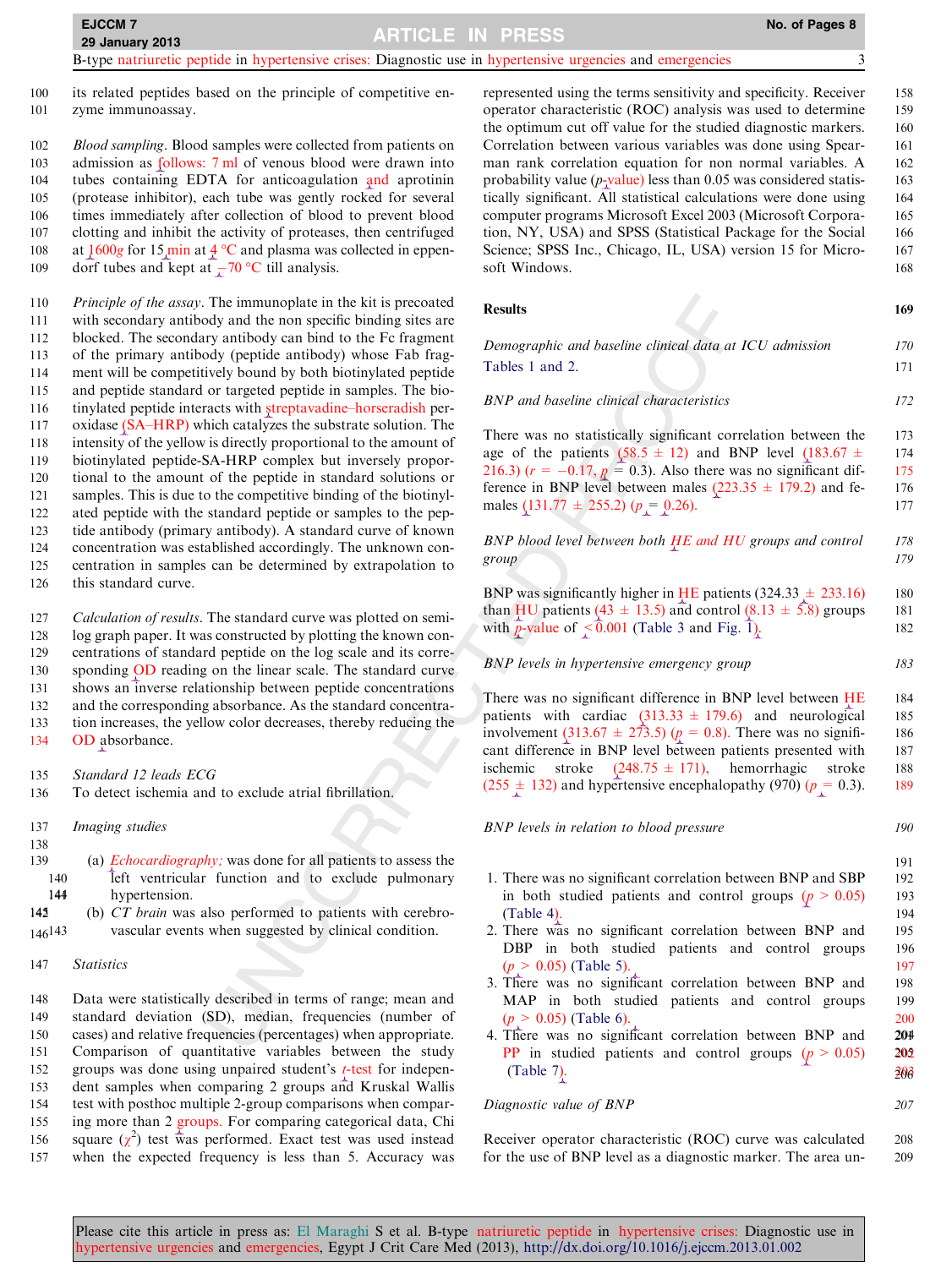<span id="page-4-0"></span>Table 1 Demographic and clinical data of patients and controls in the study.

| Characteristics                                               | Patient's gp.        | Control gp.            |
|---------------------------------------------------------------|----------------------|------------------------|
| Age, mean $\pm$ SD in years (range)                           | $58.5 \pm 12(29-74)$ | $59.7 \pm 8.96(49-78)$ |
| Male: female sex (ratio)                                      | 17:13                | 6:4                    |
| Classification of the patients ( $N^{\circ}$ of patients (%)) |                      |                        |
| Hypertensive urgency                                          | $15(50\%)$           | –                      |
| Hypertensive emergency                                        | $15(50\%)$           |                        |
| Statistical distribution of target organ dysfunction          |                      |                        |
| Acute coronary syndrome                                       | $6(40\%)$            |                        |
| Ischemic stroke                                               | $4(26.7\%)$          |                        |
| Heamorrhagic stroke                                           | $4(26.7\%)$          |                        |
| Hypertensive encephalopathy                                   | $1(6.6\%)$           | $\qquad \qquad -$      |

| Variables                                   | Total studied patients<br>$(n = 30)^{n}$ | Hypertensive<br>emergency( $n = 15$ ) | Hypertensive<br>$\text{argency}(n = 15)$ | Control group    |
|---------------------------------------------|------------------------------------------|---------------------------------------|------------------------------------------|------------------|
| $SBP$ (mmHg)                                | $207 \pm 18.7$                           | $211.3 \pm 18.8$                      | $203 \pm 18.3$                           | $140 \pm 10.12$  |
| $DBP$ (mmHg)                                | $127.8 \pm 7.9$                          | $129.7 \pm 7.3$                       | $126 \pm 6$                              | $84.5 \pm 4.97$  |
| $MAP$ (mmHg)                                | $154 \pm 9.9$                            | $156.6 \pm 11$                        | $151.6 \pm 8$                            | $104.89 \pm 5.0$ |
| Pulse pressure (mmHg)                       | $79 \pm 16.3$                            | $81 \pm 15$                           | $77 \pm 17.7$                            | $56 \pm 10.74$   |
| Serum creatinine $(mg/dl)$                  | $1.05 \pm 0.24$                          | $1.06 \pm 0.23$                       | $1.04 \pm 0.26$                          | $0.88 \pm 34$    |
| DM $(\% )$                                  | $46.6\%$                                 | 40%                                   | 53.3%                                    | 40%              |
| Patients with no past history of HTN $(\%)$ | $13.3\%$                                 | $6.7\%$                               | 20%                                      | $\qquad \qquad$  |

Results are expressed as mean ± SD. SBP, systolic blood pressure; DBP, diastolic blood pressure; MAP, mean arterial pressure; DM, diabetes mellitus.

Table 3 Comparison of BNP level between HE, HU and Control groups.

|            | Patients  | No. | Mean   | SD.    | $p$ -Value   |
|------------|-----------|-----|--------|--------|--------------|
| <b>BNP</b> | <b>HE</b> | 15  | 324.33 | 233.16 | ${}_{0.001}$ |
|            | <b>HU</b> | 15  | 43     | 13.5   |              |
|            | Control   | 10  | 8.13   | 5.8    |              |
|            |           |     |        |        |              |



Figure 1 BNP level in HE, HU and control groups.

210 der curve (AUC) for BNP as a diagnostic marker was 0.96 211 ([Fig. 2\)](#page-5-0).

#### 212 Discussion

213 The natriuretic peptides have a vital counter regulatory role in 214 clinical settings. Elevations of blood pressure and increased 215 ventricular and vascular wall stress typically trigger an up regulation of BNP gene expression [\[13\].](#page-7-0) Several studies showed 216 that BNP appears to be released in response to increased wall 217 stress. Ischemia can cause transient LV systolic and diastolic 218 dysfunction [\[14,15\]](#page-7-0). 219

There was no enough data on the potential diagnostic and 220 prognostic role of BNP detection in distinguishing between HE 221 and HU. Therefore, we tried in this study to assess the role of 222 BNP in the course of hypertensive crisis, to evaluate the possi-<br>223 ble role of BNP in the differential diagnosis between HE and 224 HU; and to investigate the relationship between BNP concen- 225 tration and BP acute burden with consequent myocardial 226 ischemia or brain damage. 227

Our study was conducted on 30 patients whose age ranged 228 from 29 to 74 years (mean age  $58.5 \pm 12$ ). We compared BNP 229 in different ages and found that there is no significant correla- 230 tion between BNP and age  $(p = 0.3$  and  $r = -0.17$ ). 231

This is in agreement with  $\bar{\text{I}}$ an Loke et al. [\[16\],](#page-7-0) who found 232 that plasma BNP is not influenced by age, in contrast to  $N$ -ter- 233 minal pro-Atrial and *N*-terminal pro-B-type natriuretic pep- 234 tides which showed positive correlation with 16% and 74% 235 increase respectively in their levels for each 10 years of age. 236 Other studies done by Redfield et al. [\[17\],](#page-7-0) Wang et al. [\[18\]](#page-7-0), 237 and Di Somma et al. [\[19\],](#page-7-0) found that BNP increased signifi- 238 cantly with age and concluded that interpretation of BNP 239 should include consideration of age. 240

Out of the thirty patients included, 17 were males (56.67%) 241 and 13 were females (43.33%). On comparison of BNP level 242 with both sexes we found no significant difference in BNP level 243 between males (223.35  $\pm$  179.2) and females (131.77  $\pm$  255.2) 244  $(p = 0.257)$ .  $\qquad \qquad$  245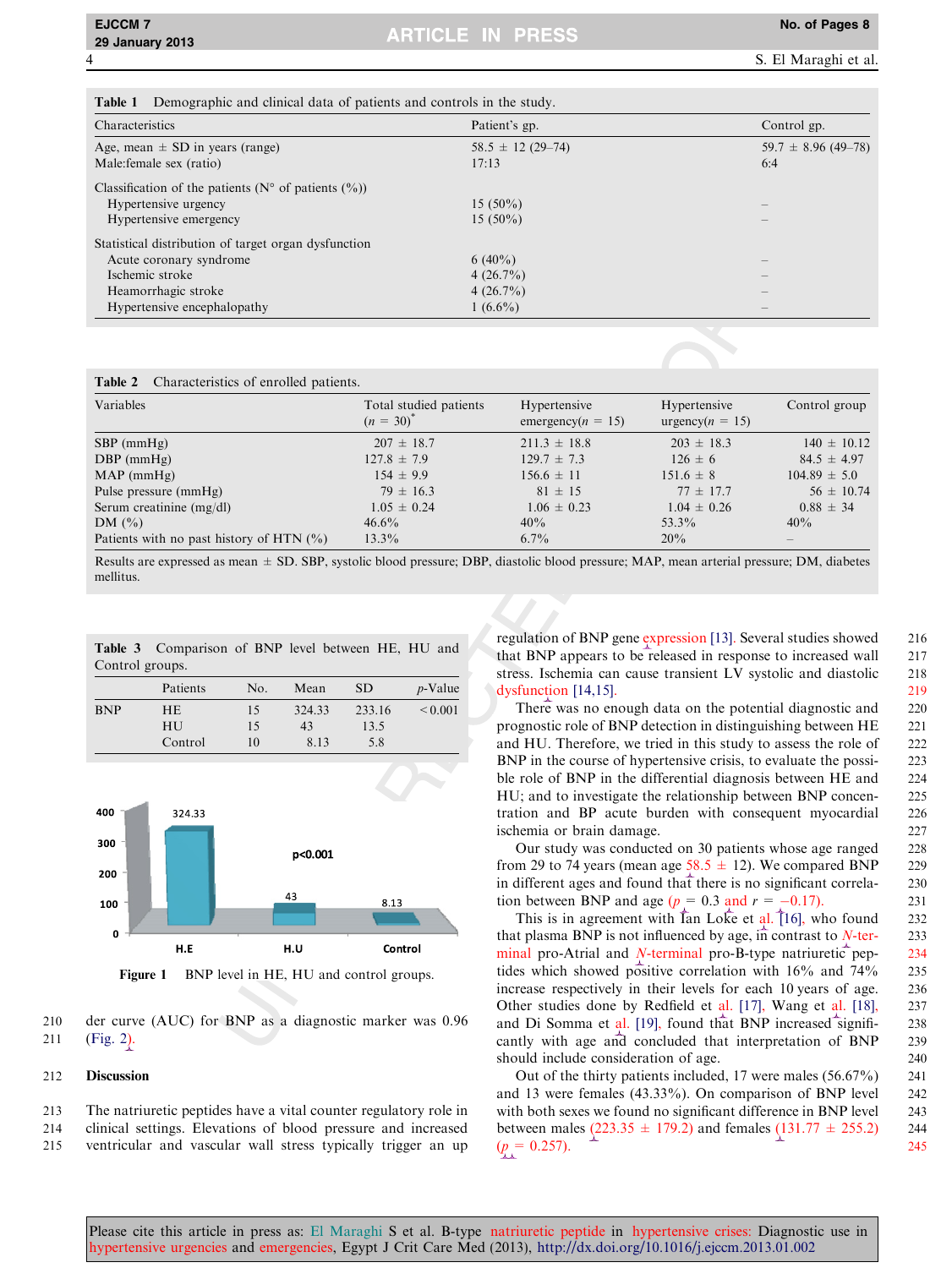<span id="page-5-0"></span>B-type natriuretic peptide in hypertensive crises: Diagnostic use in hypertensive urgencies and emergencies 5

Table 4 Correlation between SBP and BNP level in the studied population.

|           | <b>SBP</b> | <b>BNP</b> | $r$ -Value | $p$ -Value |  |
|-----------|------------|------------|------------|------------|--|
| <b>HE</b> | 211.3      | 324.33     | $-0.22$    | 0.43       |  |
| <b>HU</b> | 203        | 43         | $-0.18$    | 0.5        |  |
| Control   | 140.5      | 8.13       | $-0.11$    | 0.74       |  |

Table 5 Correlation between DBP and BNP level in the studied population.

| . .       |            |            |            |            |
|-----------|------------|------------|------------|------------|
|           | <b>DBP</b> | <b>BNP</b> | $r$ -Value | $p$ -Value |
| <b>HE</b> | 129.67     | 324.33     | $-0.33$    | 0.21       |
| HU        | 126        | 43         | $-0.11$    | 0.69       |
| Control   | 84.5       | 8.13       | $-0.22$    | 0.52       |

Table 6 Correlation between MBP and BNP level in the studied population.

|         | <b>MAP</b> | <b>BNP</b> | $r$ -Value | $p$ -Value |
|---------|------------|------------|------------|------------|
| НE      | 156.6      | 324.33     | $-0.24$    | 0.38       |
| HU      | 151.6      | 43         | $-0.22$    | 0.41       |
| Control | 103.13     | 8.13       | $-0.25$    | 0.48       |

Table 7 Correlation between PP and BNP level in the studied population.

|         | PP | <b>BNP</b> | r-Value | $p$ -Value |
|---------|----|------------|---------|------------|
| HE      | 81 | 324.33     | $-0.11$ | 0.69       |
| HU      | 77 | 43         | $-0.18$ | 0.5        |
| Control | 56 | 8.13       | 0.08    | 0.81       |

 This goes with the finding of Maisel et al. [\[20\],](#page-7-0) who found no significant difference in BNP level between males and females. But it doesn't go with Ian Loke et al. [\[16\],](#page-7-0) Redfield et al. [\[17\],](#page-7-0) and Wang et al. [\[18\],](#page-7-0) who did their studies on healthy volunteers and found that BNP level was higher in females than in males, but they couldn't clearly explain the physiologic basis for these sex related differences. Only the stimulatory effect of female sex hormones on natriuretic peptide gene expression and extra cardiac sources of natri- 254 uretic peptides within the female reproductive tract have been 255 proposed [\[21\].](#page-7-0) 256

In our study; patients were grouped on the basis of clinical 257 findings into  $\overline{HE}$  (15 pts) and  $\overline{HU}$  (15 pts). HE patients were 258 subdivided into 6 patients with acute coronary syndrome 259 who accounted for 40% of HE cases; all of them presented 260 with unstable angina and 9 pts with neurological involvement 261 who accounted for 60% of HE cases and included 4 patients 262 with ischemic stroke  $(26.7\%)$ , 4 patients with hemorrhagic 263 stroke (26.7%), and only 1 patient with hypertensive encepha- 264 lopathy  $(6.6\%)$ . 265

In our study BNP level was significantly higher in HE pa- 266 tients (324.33  $\pm$  233.16) than HU patients (43  $\pm$  13.5) (p < 267 0.01) and it was higher in both groups than in the control 268 group  $(8.13 \pm 5.8)$  ( $p < 0.01$ ). But There was no significant 269 difference in BNP level between HE patients with cardiac 270 and neurological involvement ( $p = 0.8$ ) nor between patients 271 presenting with ischemic stroke, hemorrhagic stroke and 272 hypertensive encephalopathy  $(p = 0.3)$ . 273

As in our study; Di somma et al. [\[19\]](#page-7-0) found that BNP blood 274 level, in patients with highly elevated BP without organ dam- 275 age, was significantly lower when compared with patients with 276 HE. Moreover, the same study found that the value of BNP in 277 the group of HU was roughly in the normal range as in young 278 healthy adults (20–25 pg/ml) in other studies [\[18\],](#page-7-0) and hence 279 concluded that elevation of BP in HU does not cause an in- 280 crease of BNP level [\[19\]](#page-7-0). This is in contradistinction with our 281 findings that showed that BNP level was higher in both studied 282 groups than in the control group. 283

In addition, the above study found that BNP in HE was 284 greater in acute coronary syndrome subgroup when compared 285 with neurological subgroup [\[19\];](#page-7-0) and this does not go with our 286 study which found no significant difference in BNP level be- 287 tween both groups. This could be explained by the fact that 288 our cases did not include myocardial infarction as in Di Som- 289 ma et al. study. 290

In contrast to Di Somma and our study; Mäkikallio et al. 291 [\[22\]](#page-7-0) studied natriuretic peptides and mortality after stroke  $292$ and made a comparison in BNP values between acute phases 293 of stroke and acute myocardial infarction and found that 294 stroke patients have equally high or even higher BNP plasma 295 values than the acute myocardial infarction patients. 296

BNP levels in patients with acute coronary syndrome was 297 studied by many authors as Kikuta et al. [\[23\],](#page-7-0) who found that 298 the plasma levels of BNP are increased in patients with unsta- 299 ble angina when compared with healthy control subjects and 300



Figure 2 Diagnostic value of BNP.

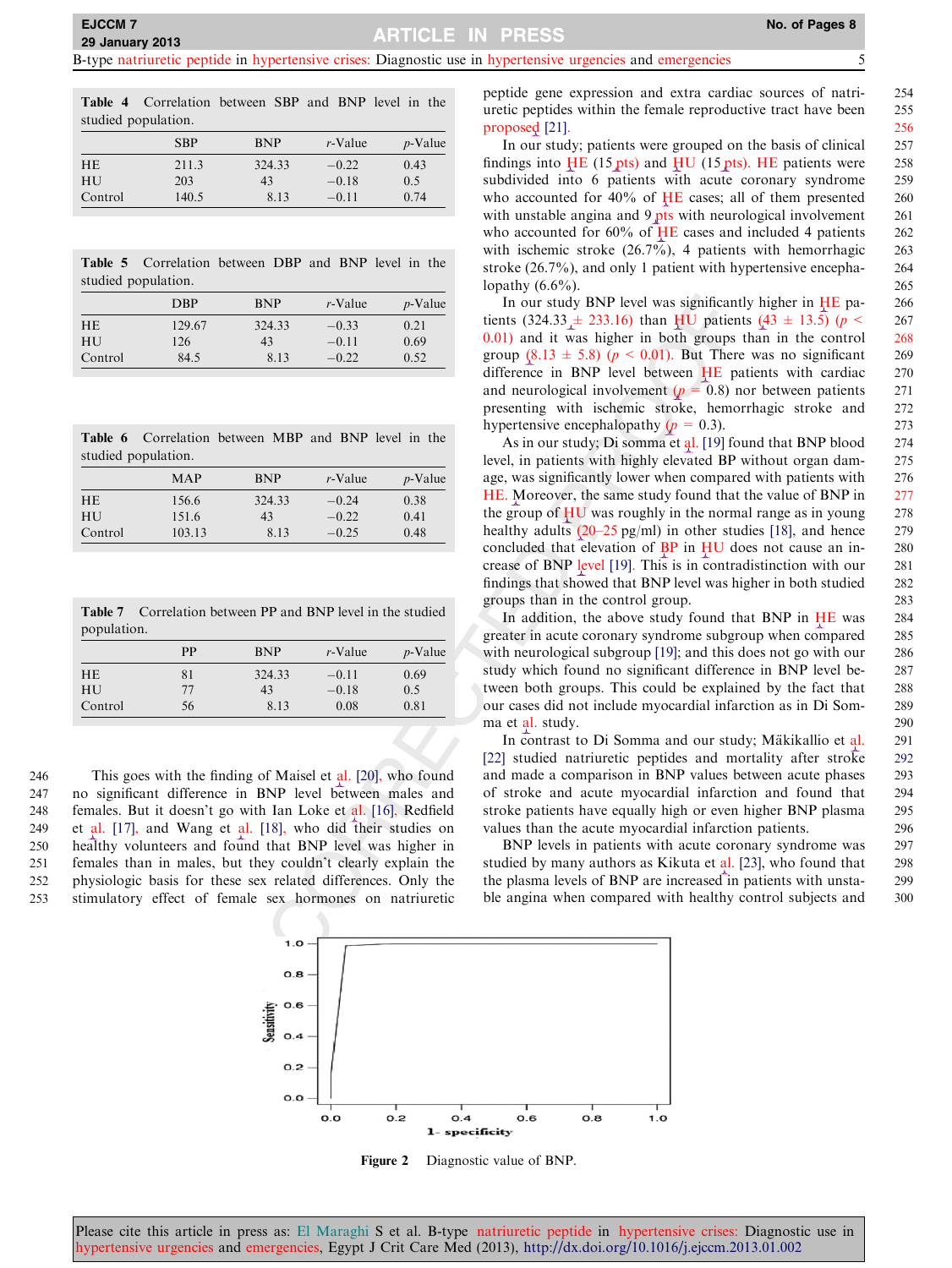<span id="page-6-0"></span> those with stable angina. Also, Sabatine et al. [\[24\]](#page-7-0) discovered that transient myocardial ischemia was associated with a rapid increase in BNP concentration which is secreted by undam- aged cardiomyocytes in patients with acute coronary syn- drome, and this increase was proportional to the severity of the ischemia.

 Bassan et al. [\[25\]](#page-7-0) analyzed the data of 631 patients diag- nosed in the emergency room as myocardial infarction pre- sented with chest pain and no ST-segment elevation on the ECG and they showed significantly higher BNP concentrations on admission compared to those with unstable angina. Patients with positive troponin values on admission demonstrated high- er initial BNP concentrations compared to patients with nega-tive initial results.

 In aggregate the above findings suggest that transient ische- mia increases wall stress and induce BNP synthesis and release in proportion to the degree of ischemic insults. The level of BNP may reflect the size or severity of ischemic insult even when myocardial necrosis has not occurred [\[26,27\].](#page-7-0)

 Di Somma et al. found that BNP level in neurological sub-321 group of HE was significantly greater than in HU group and it 322 was supposed to be attributed to brain order [\[19\].](#page-7-0) Moreover, other studies as Eguchi et al. [\[28\],](#page-7-0) who studied the variation of BP and neurohumoral factors during the acute phase of stroke, found that BNP levels increased in the acute phase of stroke and that there was a positive correlation between BP levels and BNP levels. Also in the study of Tung et al. [\[29\],](#page-7-0) on pa- tients with subarachnoid hemorrhage, it was estimated that plasma BNP levels in patients with hypertension were higher than that in patients without hypertension.

 Cakir et al. [\[30\]](#page-7-0) found that plasma BNP levels in stroke pa- tients with hypertension were higher than in stroke patients without hypertension and there was no relationship between plasma BNP levels and hemorrhage or infarction.

 All the above studies done on BNP level in patients with neurological insults go hand in hand with our results of higher elevation of BNP level in hypertensive emergency cases with neurological involvement.

 In our study; both studied groups with their subdivisions as well as in the control group there was no significant correlation between BNP level and systolic BP, diastolic BP, MAP and Pulse Pressure. Di Somma et al. [\[19\]](#page-7-0) found no significant cor- relation between BNP level and SBP, DBP and MAP in HE and HU cases. While a statistical correlation was found be- tween BNP level and PP in HU but not in HE studied patients. 346 Yan Hua et al. [\[31\]](#page-7-0) found that plasma BNP levels increase with 347 increased PP, particularly  $PP > 7.98$  kPa persons and this contradict findings in our study.

349 In Cakir et al. [\[30\],](#page-7-0) study on BNP level in acute ischemic 350 stroke and hypertension, they found positive correlation be-351 tween plasma BNP levels and MAP.

 In the study by Nakagawa et al. [\[32\]](#page-7-0), it was found that although patients with intracranial hemorrhage had higher MAP levels than patients with ischemic stroke, the serum BNP levels were higher in patients with ischemic stroke than in those with intracranial hemorrhage. In the same study, it was shown that there was a weak positive correlation between the MAP levels and the BNP levels at the beginning of the ischemic stroke.

360 Jabeen et al. [\[33\]](#page-7-0) and Kato et al. [\[34\]](#page-7-0) found positive corre-361 lation between BNP level and SBP in patients with chronic 362 hypertension. BNP value in Jabeen et al. study was  $27.06 \pm$ 

6 pg/ml in SBP  $\geq 140$  mmHg [\[33\]](#page-7-0). Also Jabeen et al. [33] 363 and Jakubik et al. [\[35\]](#page-7-0) found positive correlation between 364 BNP level and DBP in patients with chronic hypertension. 365 BNP value in Jabeen et al. study was  $33.55 \pm 8$  pg/ml in dia- 366 stolic BP  $\geqslant$  90 mmHg [\[33\]](#page-7-0). 367

In our study, BNP at the cutoff point of 90 pg/ml demon- 368 strated a very high sensitivity and specificity in the diagnosis 369 and differentiation between HE and HU. The predictive value 370 of BNP concentration of  $> 90$  pg/ml for the diagnosis of HE 371 was  $98\%$ . 372

No studies could determine a clear limiting value of BNP as 373 regard HE as our study did, but studies done on heart failure 374 and acute coronary syndrome showed that patients with BNP 375 level of more than 80 pg/ml were significantly more likely to 376 die, had a new or recurrent myocardial infarction, or had 377 new or progressive heart failure than those with a level of 378 80 pg/ml or less as studies done by Dao et al. and James et 379 al. [\[36,37\]](#page-7-0) 380

#### **Conclusion** 381

BNP can be used as a simple, rapid and easy test to perform 382 and interpret as an early marker of heart or brain involvement 383 during hypertensive crises and its evaluation should be very 384 useful in patients admitted with acute and rapid elevation of 385 **BP.** 386

#### Limitations 387

We are aware of some limitations of our study. One of them is 388 that a BNP determination at discharge time should be very 389 useful to eventually clarify if increased level of BNP in HE is 390 related or not to acute heart or brain injury or to the transient 391 pathophysiological modification. 392

#### Recommendations 393

We recommend continuing the study on a wide scale of pa- 394 tients to declare the use of BNP as a routine investigation in 395 the ER or ICU to distinguish HE from HU and immediately 396 identify patients who need further evaluation to limit target or-<br>397 gan damage. 398

## References 399

- [1] Chobanian A, Bakris G, Black H, et al. The seventh report of the 400 joint national committee on prevention, detection, evaluation, and 401 treatment of high blood pressure. National high blood pressure 402 educational program coordinating committee. Hypertension 403 2003;42:1206–52. 404
- [2] Gegenhuber A, Lenz K. Hypertensive emergency and urgency. 405 Herz 2003;28(8):717–24. 406
- [3] Varon J, Marik PE. The diagnosis and management of hyperten- 407 sive crises. Chest 2000;118:214–27. 408
- [4] National High Blood Pressure Education Program. The seventh 409 report of the Joint National Committee on prevention, detection, 410 evaluation, and treatment of high blood pressure. Bethesda (MD): 411 Dept. of Health and Human Services, National Institutes of 412 Health, National Heart, Lung, and Blood Institute; 2004. NIH, 413 Publication No. 04-5230. 414
- [5] Kaplan NM. Hypertensive crises. In: Kaplan NM, editor. Clinical 415 hypertension. Baltimore, MD: Williams & Wilkins; 1994. p. 416 281–97. 417